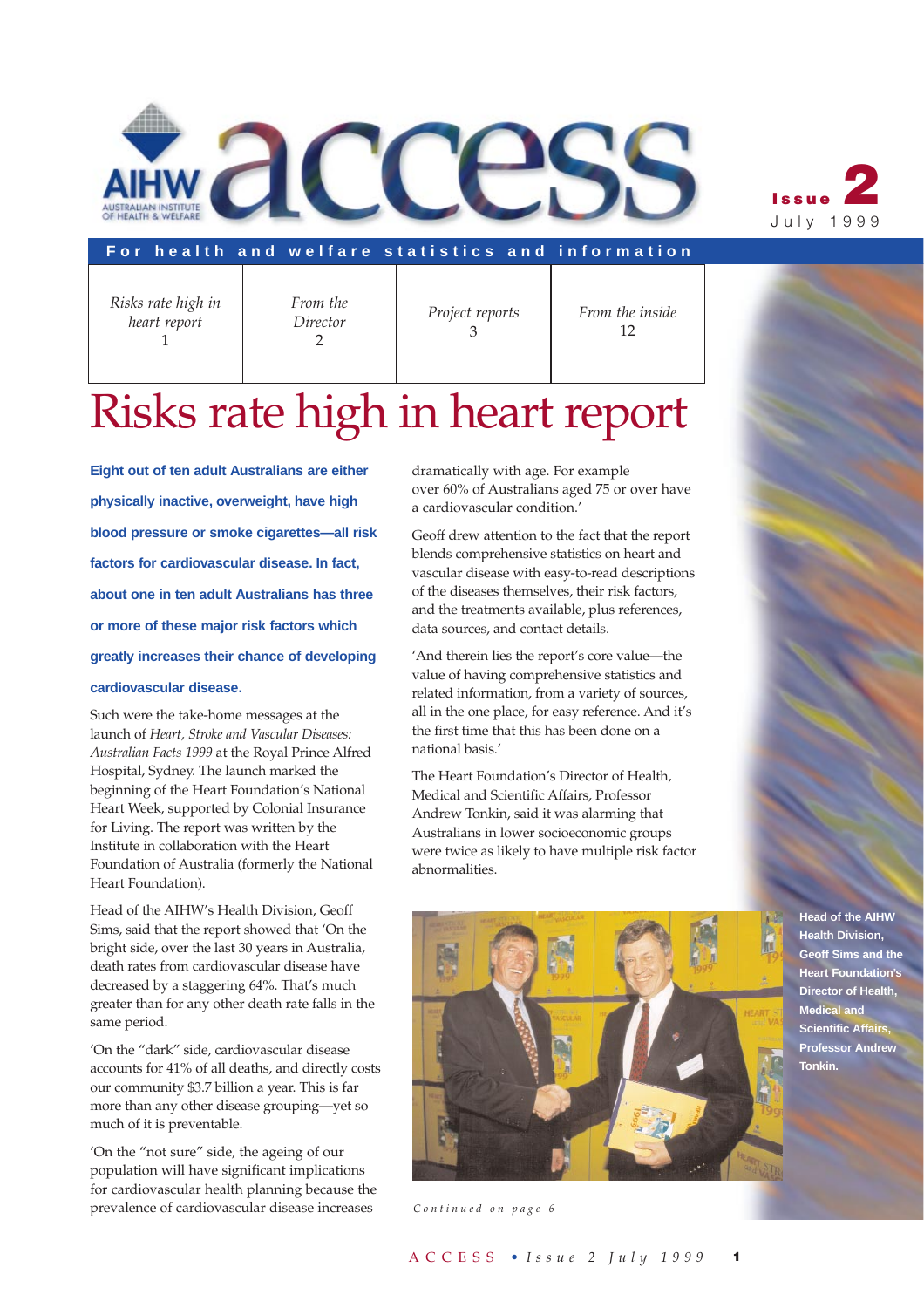



#### **CONTENTS**

| Cover story       | 1  |
|-------------------|----|
| From the Director | 2  |
| Project reports   | З  |
| Soapbox           | 7  |
| The driving force | 8  |
| Web in site       | 10 |
| Spotlight         | 11 |
| From the inside   | 12 |
| Dataspeak         | 13 |
| Trustme           | 14 |
| Recent releases   | 16 |

### **The capabilities and scope of the Australian Institute of Health and Welfare are enhanced through collaborations we have formalised with other related organisations.**

This second edition of *AIHW Access* features the AIHW Dental Statistics and Research Unit (DSRU), a collaborating unit of the AIHW established in 1988 at the University of Adelaide. We also contribute to informing the Australian community on health and welfare issues in the fields of injury, perinatal health, Aboriginal and Torres Strait Islander health and welfare and general practice activity through the National Injury Surveillance Unit (Flinders University), the National Perinatal Statistics Unit (University of New South Wales), the National Centre for Aboriginal and Torres Strait Islander Statistics at the Australian Bureau of Statistics, Darwin, and the General Practice Statistics and Classification Unit at the University of Sydney.

The Institute is always interested to investigate other collaborative arrangements which will enhance our ability to fulfil our mission.

Again on a collaborative note, the Institute, with the endorsement of the National Public Health Information Working Group, is taking the lead in progressing a proposal for a National Biomedical Risk Factor Survey that would include blood sampling. The Australian

Bureau of Statistics has recently indicated its willingness to support the survey as a supplementary component of its 2001 National Health Survey. To maintain this momentum and to enable the development of the two surveys to proceed in parallel, the Institute has committed funding to employ a project manager to advance development of the biomedical risk factor survey.

The AIHW is a World Health Organization Collaborating Centre for the International Classification of Diseases (ICD) and the International Classification of Impairments, Disabilities and Handicaps (ICIDH) and has, since late 1994, been involved in international work on revisions of the ICIDH classification.

In my role as Head of the WHO Collaborating Centre, I have been keen to encourage the exchange of information and views among those with a stake in the classifications in Australia, and to establish areas where an Australian position needs to be developed (the scope of the family of classifications, and injury classification, are two examples). To this end, the Institute recently hosted a successful conference covering both ICD and ICIDH issues. A wide range of speakers presented thought-provoking papers on their fields of interest.

WHO is moving to bring together an international family of health and related classifications. The conference showed the potential for Australia to contribute to and benefit from this process; yet another health and welfare statistical challenge!

If you are interested in finding out more details about the conference, Michele Flint will be happy to assist (phone (02) 6244 1123 or e-mail michele.flint@aihw.gov.au).

*Richard Madden, Director, AIHW*

#### **STOP PRESS**

**Please note this date in your diaries NOW! Australia's Welfare Conference Thursday 25 November 1999 CANBERRA (one-day conference)** More information in the next issue of Access…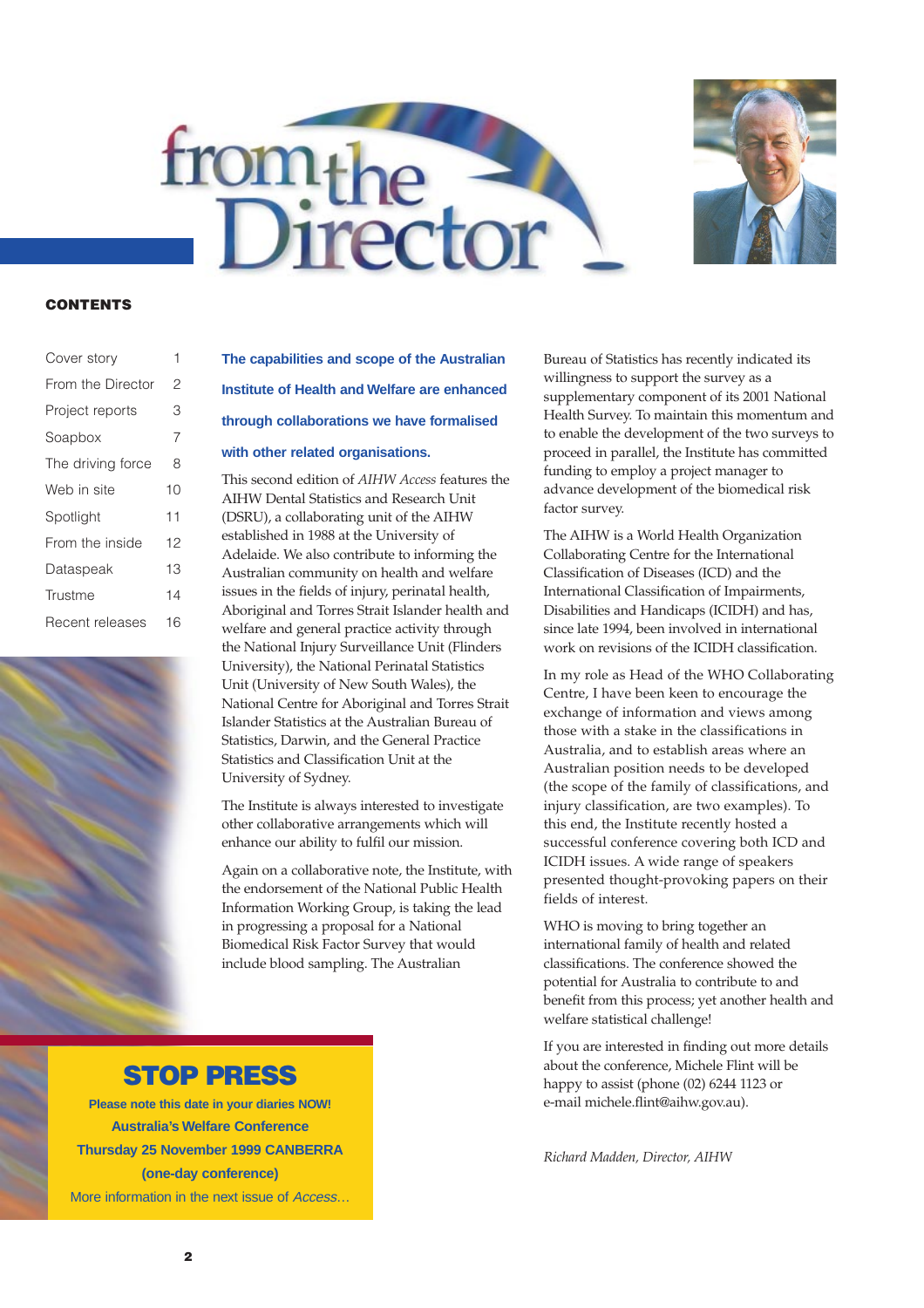

# AIHW–DSSC work program

**The Disability Services Subcommittee (DSSC) is a subcommittee of the Standing Committee of Community Service and Income Security Administrators (SCCSISA). DSSC is responsible for the program of services delivered under the Commonwealth/State Disability Agreement (CSDA) in each Australian jurisdiction.**

The Subcommittee has commissioned the Institute to undertake a work program to improve national information in the area of disability services. Three projects have been agreed upon and will comprise a balanced program focusing on service data, population data and data development. These projects will provide improvements to:

- DSSC knowledge about ageing and disability, their inter-relationships and a range of associated influences and effects (Project 1);
- the conceptual coherence and infrastructure underlying national data on service supply, demand and outcomes (Project 2); and
- the main DSSC-supervised data collection (CSDA Minimum Data Set), by undertaking specific review and development tasks that are needed but were not previously possible within the collections' annual cycle and available resources (Project 3).

The projects will be of national relevance, and will involve a scale of effort not easy for any one jurisdiction to undertake alone. They are designed to produce useful, practical information for policy makers and service providers. The work will be completed early in the year 2000.

#### **Project 1: Ageing and disability**

This project is designed to provide information to assist disability support service providers and senior policy makers faced with questions such as:

- What are the ageing trends of people with a disability and the types of assistance needed at various ages?
- Can we usefully distinguish between disability clients and aged care clients, with respect to their need for services? When is a person's requirement for assistance a result of ageing rather than the onset of disability at an earlier age, and does any such distinction have implications for the nature of services provided?
- What are trends in informal care? How might these trends interact with population factors to affect demand for disability services into the future?
- What inferences can be made about future needs for support services?

The study is to be conducted in three stages:

- A literature review.
- An analysis of Australian population implications.
- An analysis of support service implications.

**The projects are designed to produce useful, practical information for policy makers and service providers. The work will be completed early in the year 2000.**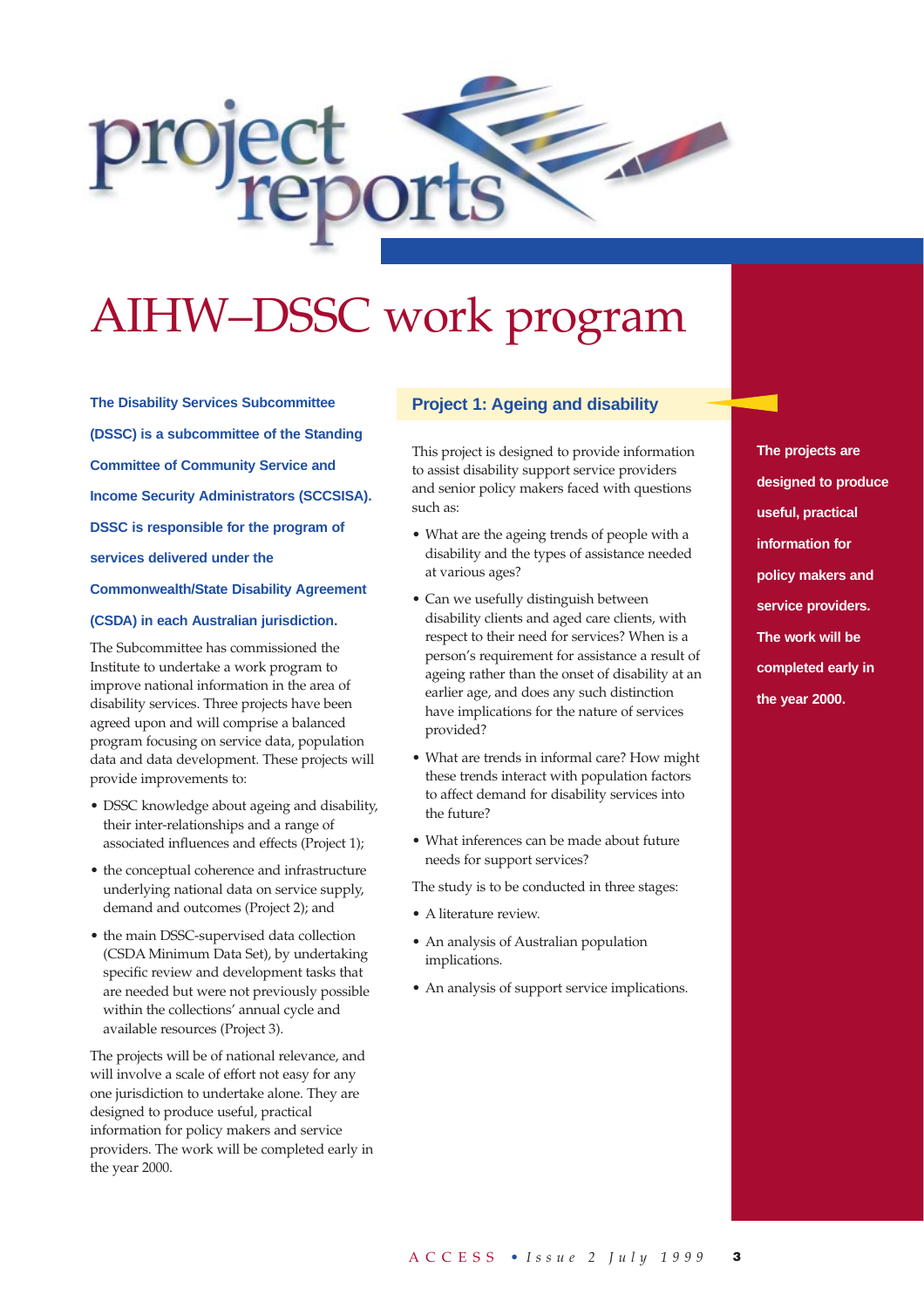

#### **Project 2: Integrating indicators of supply, outcome and demand**

This project will develop a national framework in which current Australian practice could be viewed in the context of theoretical approaches to indicators of input, output, performance, and outcome as well as measures of demand.

The proposed project will involve:

• reviewing current indicators of input (funding), supply (number of clients by service type), output measures, performance indicators and outcome measures (service goals and quality), as well as measures of demand;

**The aim of this project is to develop significant longer term enhancements to the CSDA MDS collection.**

#### **Project 3: Strategic development of CSDA MDS**

The CSDA MDS collection was designed five years ago, early in the life of the first CSDA. It is now in need of review and redevelopment, particularly in light of changes to services, information needs and available technology in recent years.

A series of three sub-projects will be undertaken jointly by DSSC and the AIHW:

- An examination of recent and emerging changes to policies, funding arrangements and service structures, and their implications for administrators' data needs.
- A review of measures of 'support needed', and the development of a national data item on client support needs, 'mappable' to measures in use in the disability services and related fields. This project recognises that administrators are discussing the need to deliver flexible services designed around people's individual needs and circumstances, and that it is important that the disability field coordinate developments on national indicators of support needs to meet its own information and administrative requirements. The project will begin with a review of
- reviewing relevant literature, as it applies to the community services field and the disability services field in particular; and
- synthesising the two reviews, placing practical approaches in the context of more theoretical approaches to demand, input, output and outcome.

Suggestions from the study could relate to:

- opportunities for integrating practical and theoretical approaches, in so far as such integration could contribute to improved data collection and/or service planning, delivery, funding, monitoring and/or management; and
- the future development of the CSDA Minimum Data Set (MDS) and other work on performance indicators.

measures of 'support needs', the findings being related to policies, practices and developments in Australia in the disability field and in other closely related fields including Home and Community Care. Options will be considered for data items which would encapsulate the main data needs and developments in Australia.

• A review of collection methods, quality and options. This project will examine the main methodological issues facing the CSDA MDS collection, including an examination of sampling and enumeration issues, a review of technological change in the computing field and the disability field, and an assessment of the technical capacities of agencies and implications for data collection.

The output of this multi-faceted study will be a report to DSSC synthesising the results of all three sub-projects and relevant material from Project 2 on indicators.

For further information, contact Ros Madden, AIHW, ph. (02) 6244 1189, e-mail: ros.madden@aihw.gov.au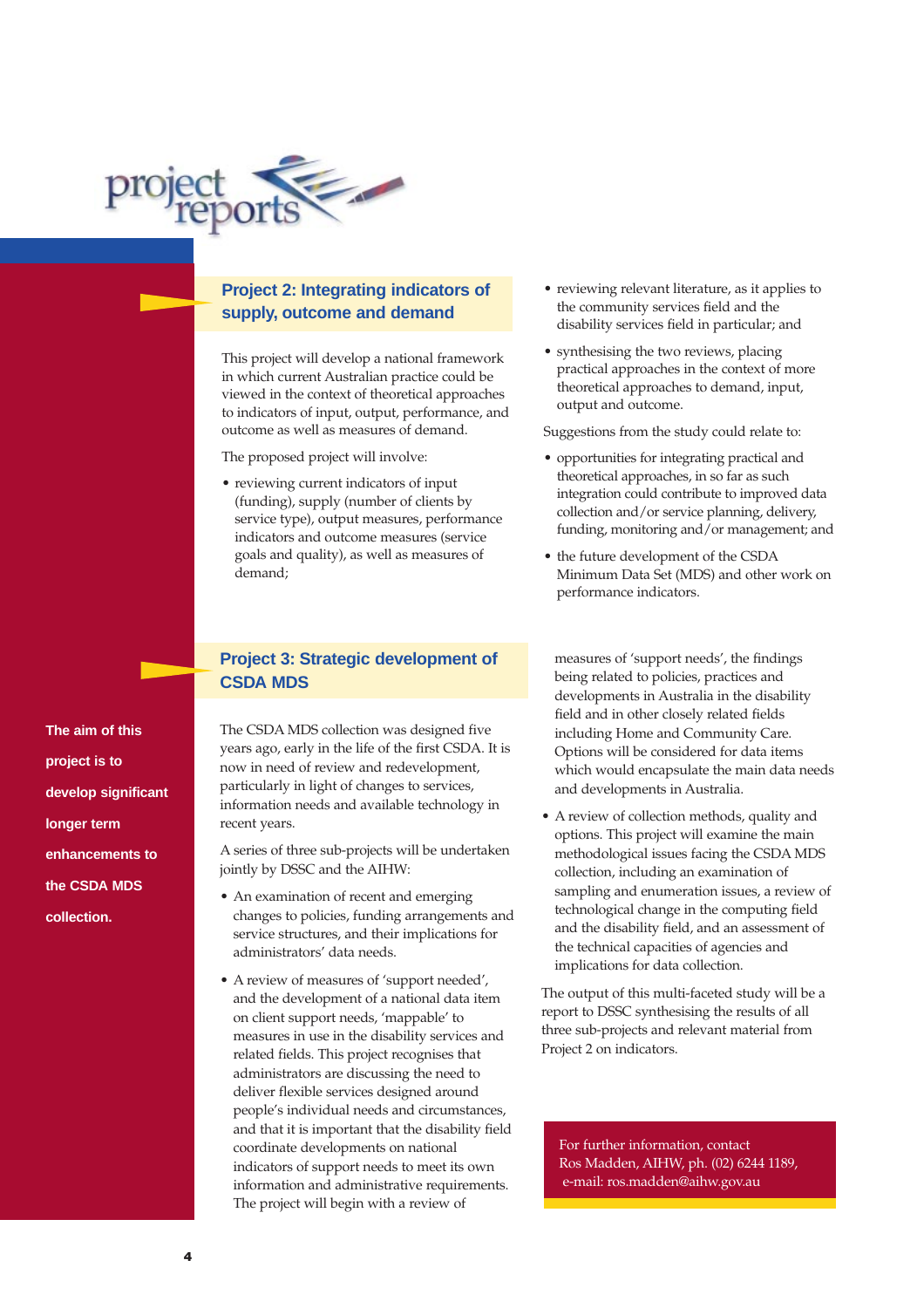

# Australian burden of disease project

**In mid-1998, the Institute commenced a national burden of disease study using the disability-adjusted life year (or DALY) to estimate the combined burden of fatal and non-fatal health outcomes for over 175 disease and injury categories for Australia in 1996. A report showing the results of this project will be published in late 1999.**

The project has three major aims:

- review the Global Burden of Disease methodology and its applicability for Australian analyses, and, where possible, improve the methods to make full use of Australia's relatively rich sources of population health data;
- systematically compile and assess data on incidence, prevalence, case fatality and severity for diseases and injury; and
- estimate the burden of disease in Australia for diseases and injury, key risk factors and selected priority populations (quintiles of socioeconomic disadvantage in the first instance).

The Victorian Department of Human Services, a member of the steering committee of the project, is also carrying out a State-level analysis of the burden of disease in Victoria, and there is close collaboration between the two projects. Both studies use the methods of the Global Burden of Disease Study developed by Harvard University, and the World Health Organization (WHO), but adapt them to best suit the Australian context and the need for greater detail in measuring the size of health problems that are most prevalent in Australia. These innovations are expected to contribute to the Global Burden of Disease 2000 Study, currently being planned by World Health Organization.

Draft estimates have been made for all the disease categories included in the Australian Burden of Disease Study and it will be finalised soon. Data sources used to obtain internally consistent estimates of incidence, prevalence, duration and case fatality include:

- disease registers
- national hospitalisation data
- BEACH survey of medical consultations (1998–99)
- epidemiological studies
- population surveys.

Preliminary results show that cardiovascular disease accounts for 21% of the total burden of disease and injury, followed by cancer (19%), then mental disorders (13%). Together, the six National Health Priority Areas accounted for 75% of the total burden in 1996. Ischaemic heart disease and stroke are the leading causes of disease burden for both males and females. For males these are followed by lung cancer, chronic lung diseases, and suicide and self-inflicted injury. For females the two leading causes are followed by depression, breast cancer and senile dementias.

Results also show that socioeconomic disadvantage is an important predictor of premature mortality. The most disadvantaged quintile of the Australian population lost 35% more years of life than the least disadvantaged quintile in 1996. Among Australians aged less than 65, the differential burden between lowest and highest quintile is even greater, at 60% excess burden in the most disadvantaged group.

For further information, contact Colin Mathers, AIHW, ph. (02) 6244 1138, e-mail: colin.mathers@aihw.gov.au

**Risk factors such as smoking, physical inactivity, obesity, high blood pressure and high cholesterol are responsible for a sizable proportion of the total burden of disease in Australia.Tobacco alone accounts for an estimated 12% of the total burden.**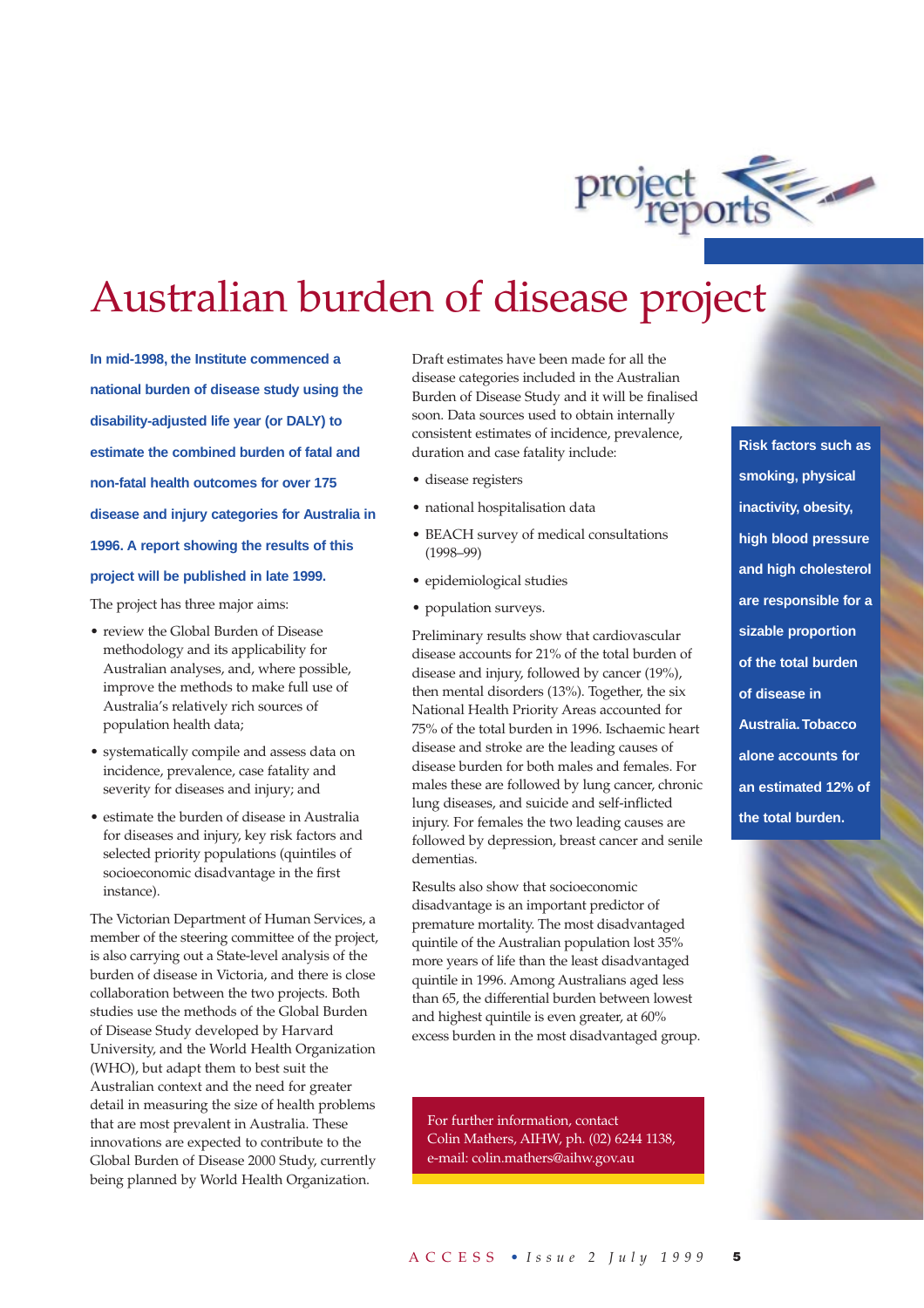

## Developing a national Indigenous housing data management strategy

**The AHW recently assumed responsibility for developing a National Indigenous Housing Data Management Strategy – a framework for improving how outcomes**

#### **for Indigenous housing are measured.**

The Strategy is guided by the National Indigenous Housing Data Management Group, formed in August 1998. The Group comprises representatives from: State and Territory housing assistance agencies; the Commonwealth Department of Family and Community Services; the Aboriginal and Torres Strait Islander Commission; the Australian Bureau of Statistics; and the AIHW, which is also responsible for providing Secretariat services.

The Data Management Strategy will focus on sector development aiming to put into place a mechanism for determining an agreed national minimum data set that will tackle the existing information deficit and satisfy the accountability requirements of governments. This focus is important because it covers many areas of concern such as identifying and addressing unmet need, improving the viability of providers and achieving sustainable and healthy housing.

A National Agreement on Indigenous Housing Information, and a national minimum data set and associated data dictionary items will be major outcomes of the strategy.

Currently, potential signatory bodies are considering the details of the Agreement, and the Institute's National Indigenous Housing Data Project Team is working on the first draft of the national minimum data set, identifying candidate data items to be collected and candidate data definitions and collection methods. Consultation with members of the Data Management Group, representatives of community and Indigenous bodies, and the AIHW Aboriginal and Torres Strait Islander Health and Welfare Information Unit, is recognised as a key element to the success of this project.

The Project Team will continue to guide the data development and Agreement process for the national minimum data set and will seek consistency with other relevant national data sets and information development initiatives, particularly those in the community and health services areas.

For further information contact Ian Lester, National Indigenous Housing Data Project, AIHW, ph. (02) 6244 1126, e-mail: ian.lester@aihw.gov.au

*Continued from* 

'Many people fail to realise that the public health problem is not so much individuals with one marked abnormality such as a cholesterol level of 10, or a blood pressure level of 200, but individuals with minor abnormalities in a number of risk factor areas', Professor Tonkin said.

Professor Tonkin also highlighted that the risk of a 40-year-old person of having coronary heart disease at some time in their future life is 1 in 2 for men and 1 in 3 for women. Similarly, men aged 45 have a 1 in 4 chance of having a stroke before the age of 85 and women have a 1 in 5 chance.

Both Geoff and Andrew welcomed the collaborative environment in which the report was produced. *Heart, Stroke and Vascular Diseases* was produced under a new Memorandum of Understanding between the AIHW—Australia's national agency for health and welfare statistics and information—and Australia's leading agency in the continuing fight against cardiovascular disease, the Heart Foundation of Australia.

Remarkably the report took only six months to produce, from initial planning to final publication.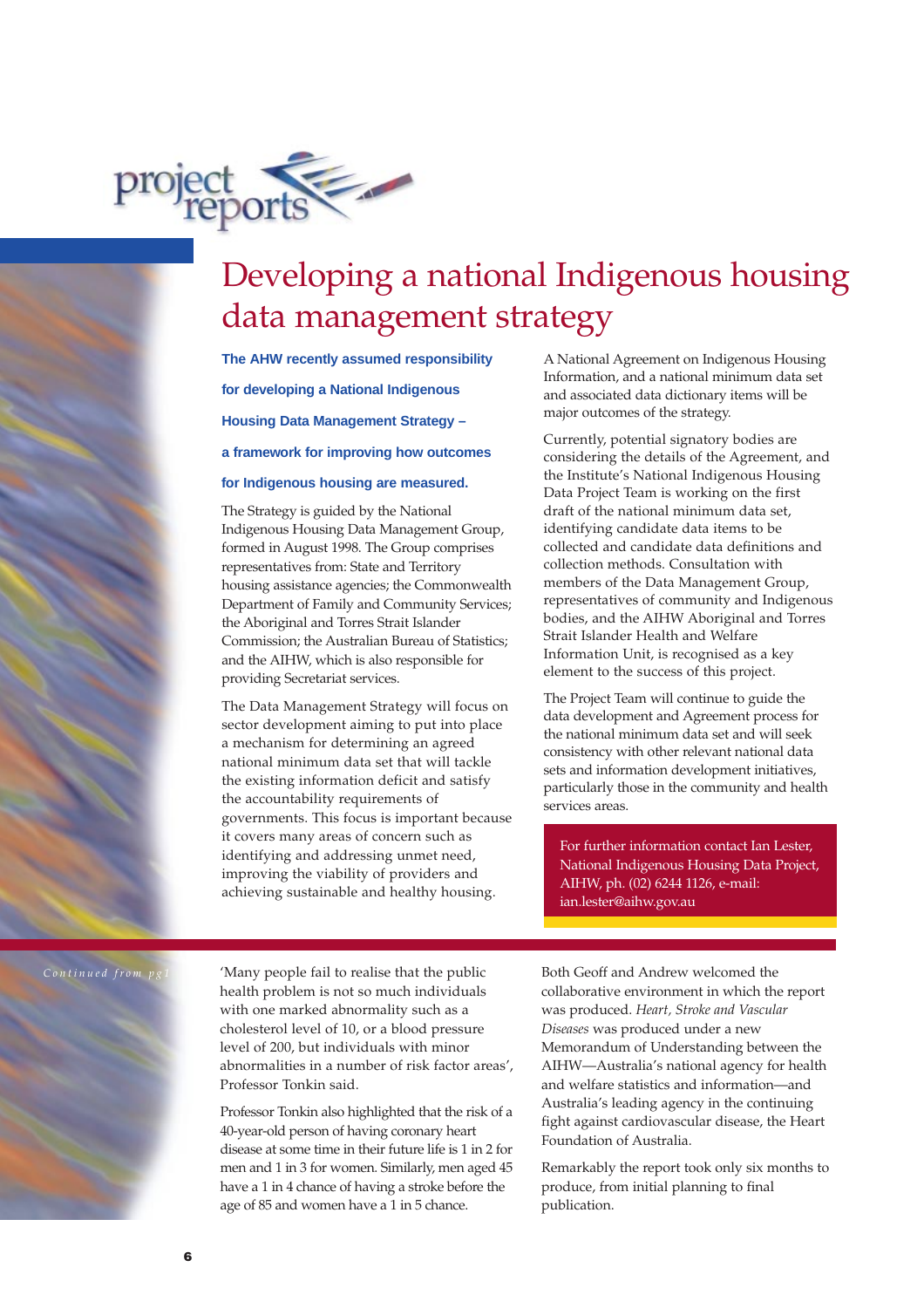

**Stepping up to the soap box this time is the AIHW itself, on its 1999–2002 Corporate Plan.**

# A new Corporate Plan for 1999 to 2002

**The Institute has worked hard recently to develop a new Corporate Plan to guide us through the next three years.The process has been highly collaborative.We have sought the views of many people and organisations, in particular from the Board and staff of the Institute, and from the outside agencies with which we work.**

The result, now ready for final consideration and Board endorsement, is a document which:

- builds on the Institute's strengths and its progress;
- affirms and extends the previous mission statement;
- reaffirms the Institute's existing values;
- provides more context than the previous Plan, including a brief assessment of the broad strategic climate in which the Institute works; and
- sets out objectives and strategies in five key areas.

The five key areas to guide our strategic direction are:

- POSITION—who we want to be and to be seen as;
- PRODUCT—what we will produce and how well;
- PARTNERS-how we'll work collaboratively within the health and welfare information community;
- PROVIDERS—enhancing how we'll work with those who supply data to us; and

• PEOPLE—how we'll value the contributions of the range of people we deal with, and also to ensure we're a happy and productive team at the Institute.

The development process started with consultations with the Institute's Board and a range of important external partners. We convened a three-day workshop involving Unit Heads from the Institute and its Collaborating Units. Invaluable contributions were made at the workshop by three of our Board members: the Chairperson, Professor Jan Reid; the Secretary of the Department of Health and Aged Care, Mr Andrew Podger; and the Executive Director, Strategic Framework and Coordination, Department of Family and Community Services, Mr David Tune. A small drafting team of Institute staff, along with the Director, has shaped and reshaped many drafts of the Plan, each draft incorporating comments from staff at all levels in the organisation, and from the Board.

When the Plan is finalised, the next major step will be to link its strategies and objectives to detailed actions over the three years to 2002. Already the process has been invaluable in helping the Institute review its role and where it wants to go. The Plan aims to be a genuinely practical guide for all those working in the Institute and its Collaborating Units. We also hope it will be of interest to others in the field of health and welfare information and statistics. Above all, we want it to lead to the ultimate goal of our mission statement—better health and wellbeing for all Australians.

For further information on the draft Corporate Plan, please contact Paul Magnus, AIHW, ph. (02) 6244 1149 or e-mail: paul.magnus@aihw.gov.au

**The Plan aims to be a genuinely practical guide for all those working in the Institute and its Collaborating Units.We also hope it will be of interest to others in the field of health and welfare information and statistics.**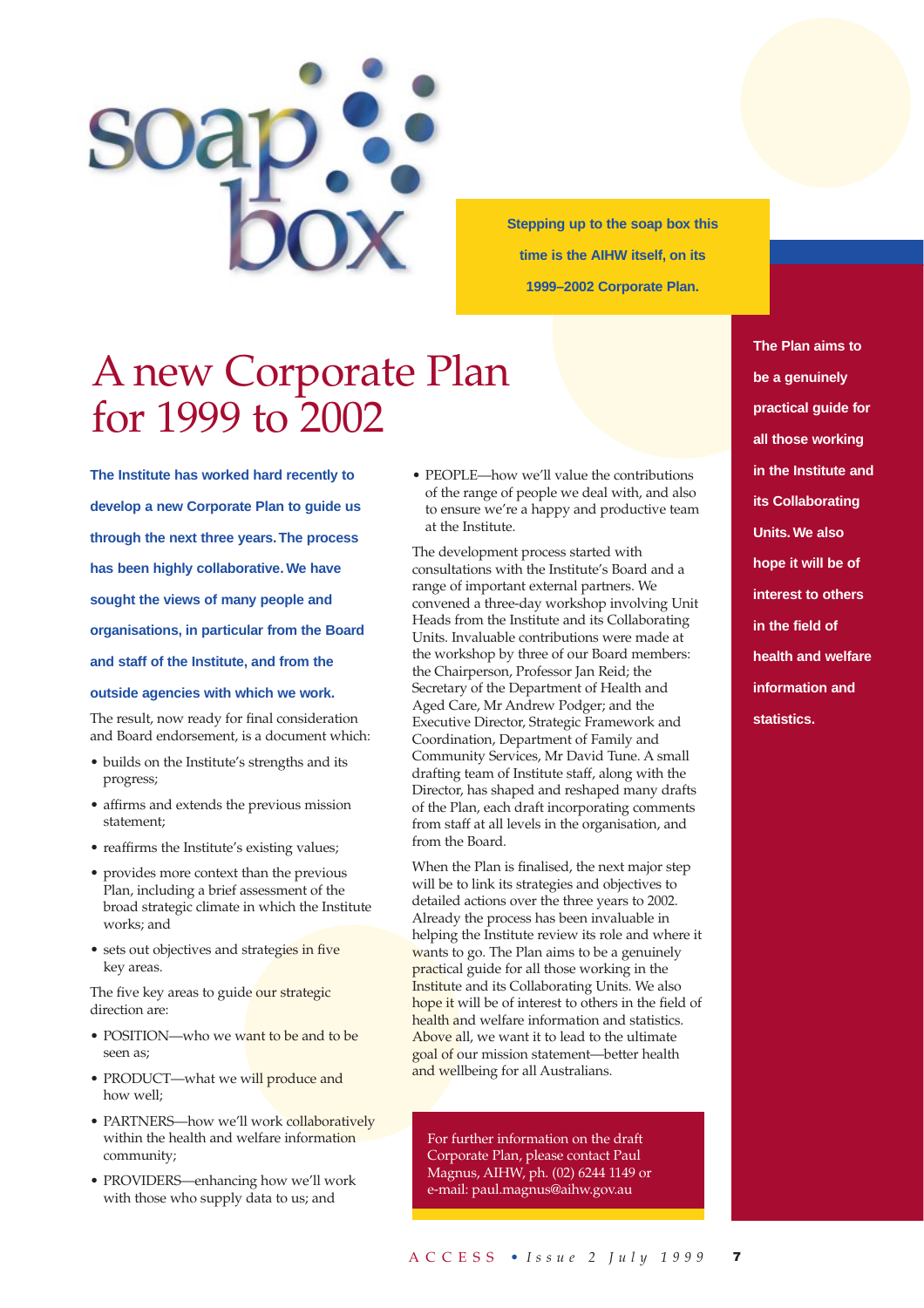drivingforce

## National Health Information Management Group (NHIMG)

**The National Health Information Management Group (NHIMG) continues to move forward with a changing of the**

**guard—Mr Barry Nicholls has accepted the**

**challenge of chairing the Management**

**Group at the end of Dr David Filby's**

#### **successful six-year term.**

The Australian Health Ministers' Advisory Council (AHMAC) agreed to appoint Barry at its April 1999 meeting. Barry brings to the position his experience as Director of Corporate Strategy at the Department of Human Services in Victoria; the Management Group anticipates further development of national health information under his guidance.

NHIMG met on 5 March 1999 in Sydney and on 22 June 1999 in Brisbane. There were several important outcomes:

- A newly-formed working group on a prioritised national strategy for health classification is considering:
	- gaps in health classification in Australia, and relative priorities
	- the process for developing an Australian position for input to international classification work
	- frequency for updating ICD-10–AM
	- essential funding requirements for health classification development and implementation
	- possible sources of funds
- NHIMG received the final report on the national codeset project Community-based Health Services and referred it to a working party for selection and refinement of elements to be made available on the Knowledgebase. The AIHW has since hosted a workshop to define and begin work on the project. A consultant will continue the work begun at the workshop.
- NHIMG endorsed a set of business rules that outline the operational aspects of the Management Group.

#### Aboriginal and Torres Strait Islander Health Data

The National Indigenous Health Information Plan Implementation Working Group was created by the NHIMG to implement the recommendations of the report *The Aboriginal and Torres Strait Islander Health Information Plan…This Time Let's Make it Happen,* the outcome of a project funded by the Australian Health Ministers' Advisory Council. The National Indigenous Health Information Plan Implementation Working Group met on 4 March 1999.

The Australian Health Ministers' Advisory Council then met in April with the following outcomes:

• AHMAC endorsed the NHIMG report on the implementation of priority recommendations of *The Aboriginal and Torres Strait Islander Health Information Plan…This Time, Let's Make it Happen.*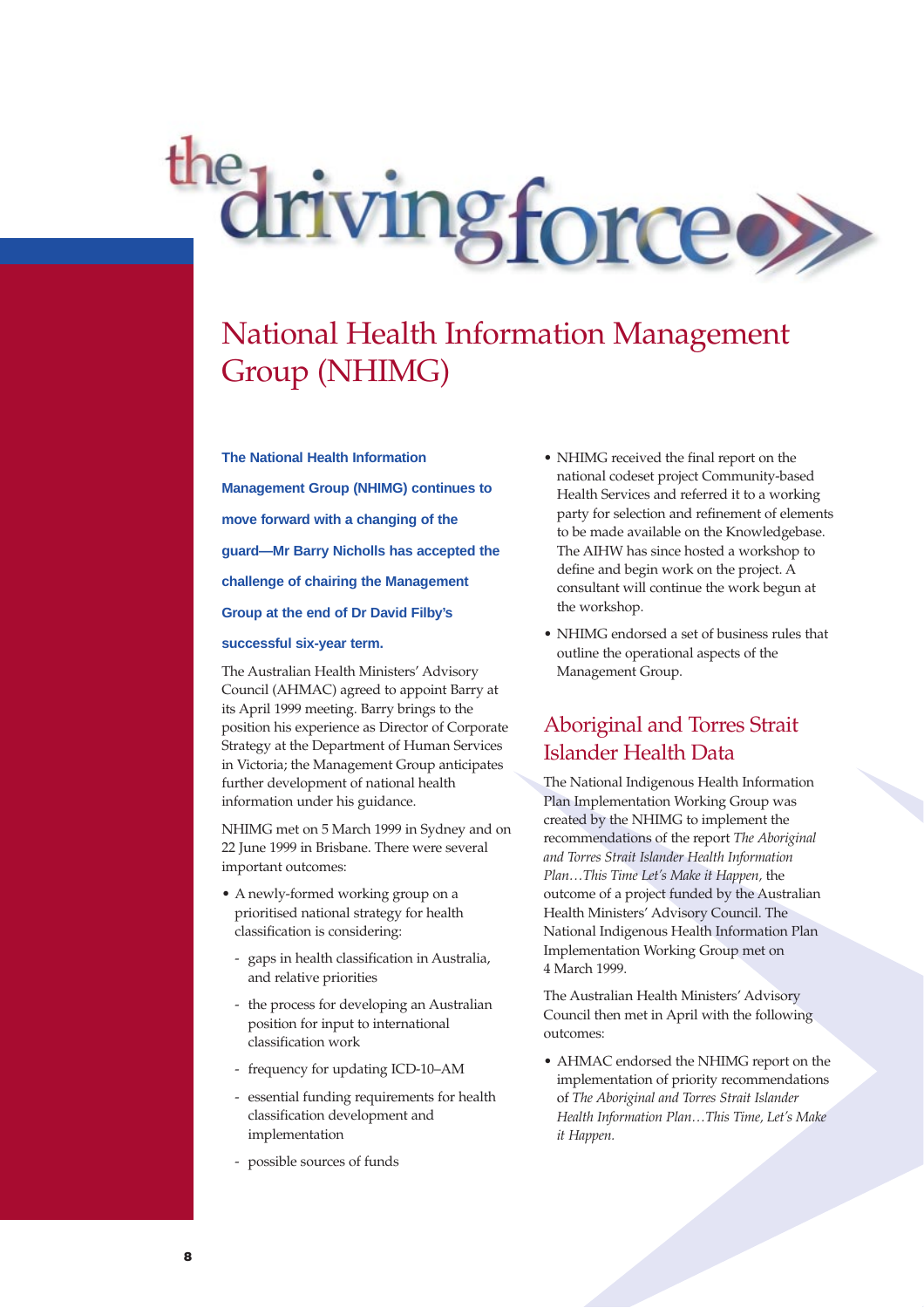- AHMAC endorsed the budget bid of \$170,000 in 1999–2000 for
	- a Community Health Audit (\$70,000)
	- the coordination and development of improvement strategies and materials for Indigenous identification in hospital data (\$100,000)
- AHMAC noted the decision by the NHIMG National Indigenous Health Information Plan Implementation Working Group to operate for at least another year.

For further information on these issues, or other NHIMG matters, please contact the NHIMG Secretariat c/- Michele Flint, AIHW, ph. (02) 6244 1123 or e-mail: michele.flint@aihw.gov.au

## National Community Services Information Management Group (NCSIMG)

**Since the last AIHW Access was published there have been significant changes in the management of community services**

#### **information development across Australia.**

The Standing Committee of Community Service and Income Security Administrators (SCCSISA), at their meeting in April, agreed to fund the three priority areas identified in the National Community Services Information Development Plan. The priorities are:

- principles and standards for community services Indigenous population data
- scoping study of family support services
- minimum data set for juvenile justice.

NCSIMG members met on 4 June and agreed on strategies to progress those data development priorities.

Guiding these major initiatives represents a new phase for the NCSIMG, and the group will have a new Chair to lead it through this next challenging stage. Gillian McFee, Director, Policy and Planning, Department of Community

Services, New South Wales, was appointed Chair of NCSIMG by SCCSISA. Gillian has recently joined the NCSIMG, and members look forward to working with her.

Gillian succeeds Richard Deyell, under whose leadership the NCSIMG was created and developed into the influential Group that exists today. A major achievement for this period was the development of the National Community Services Information Development Plan and its subsequent endorsement by SCCSISA.

NCSIMG members, who represent Commonwealth, State and Territory jurisdictions responsible for community services matters, expressed gratitude to Richard for his efforts and achievements on behalf of the Group.

For further information on these issues, or other NCSIMG matters, please contact the NCSIMG Secretariat c/- Margaret Fisher, AIHW, ph. (02) 6244 1033 or e-mail: margaret.fisher@aihw.gov.au. Copies of the National Community Services Information Development Plan are available from NCSIMG members or from the Secretariat.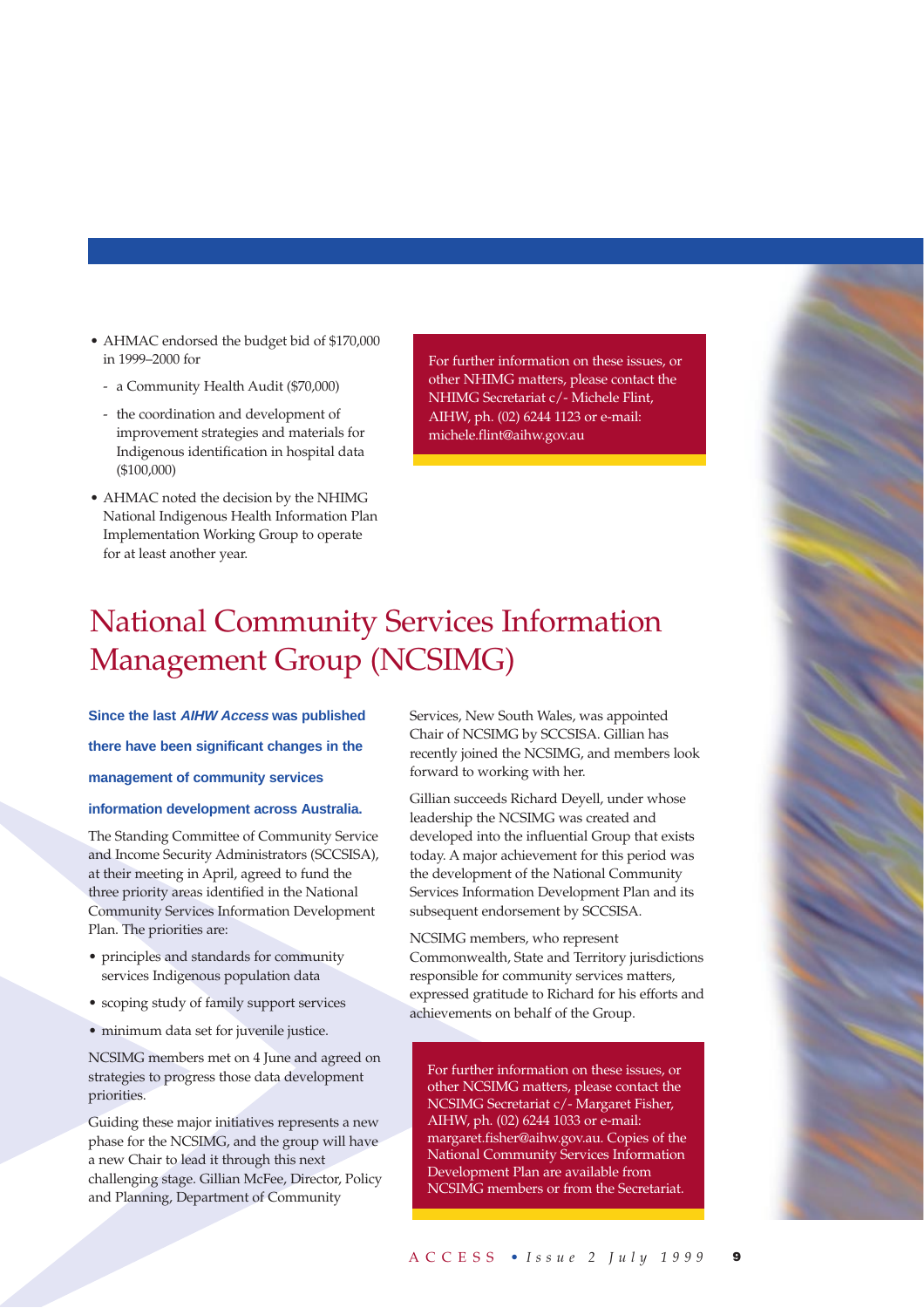

# New AIHW web site on-line

**The redesigned AIHW web site is up and running! Please take a look and let us know what you think (send your comments to feedback@aihw.gov.au). Here are a few pointers to help browsers (in both human and electronic senses) to get used to the new web site.**

'What's new' on the web site is effectively what appears on the front page and there are textbased links to take you from here direct to the 'new' items.



## Navigation

Menu buttons link the front page to the parent page of groups of related pages on the web site, e.g. Infobytes, Releases, Publications and Services. Each parent page has 'subservient' index pages.

All pages have common header and footer graphics which can return you to the front page if you click on the AIHW logo. The footer also contains text links to our copyright notice, site map and contact list.

Each index page in a group (e.g. Publications) contains the menu found on the front page and a title bar. The title bar includes a button which links the page back to its parent page, and a pull-down menu which redirects the browser to other index pages within the group, e.g. Catalogue, Corporate, Health, Welfare and Collaborative in the 'Publications' group. The body text of each index page contains text links to individual items within the site.

Finally, arrow graphics provide links to other pages within the item, e.g. the item's first, previous, next and last pages. There are also arrow graphic links to take you to the top of the current page.

Items such as publications usually have explanatory text and a contents page containing text links to files comprising the item, e.g. HTML (hypertext), PDF (Acrobat), PPT (Microsoft Powerpoint presentation), XLS (Microsoft Excel spreadsheet) and ZIP (Winzip archive).

Some of the other navigation tools we've used to take you beyond the front page and to return you to it are as follows.



e-mail: webmaster@aihw.gov.au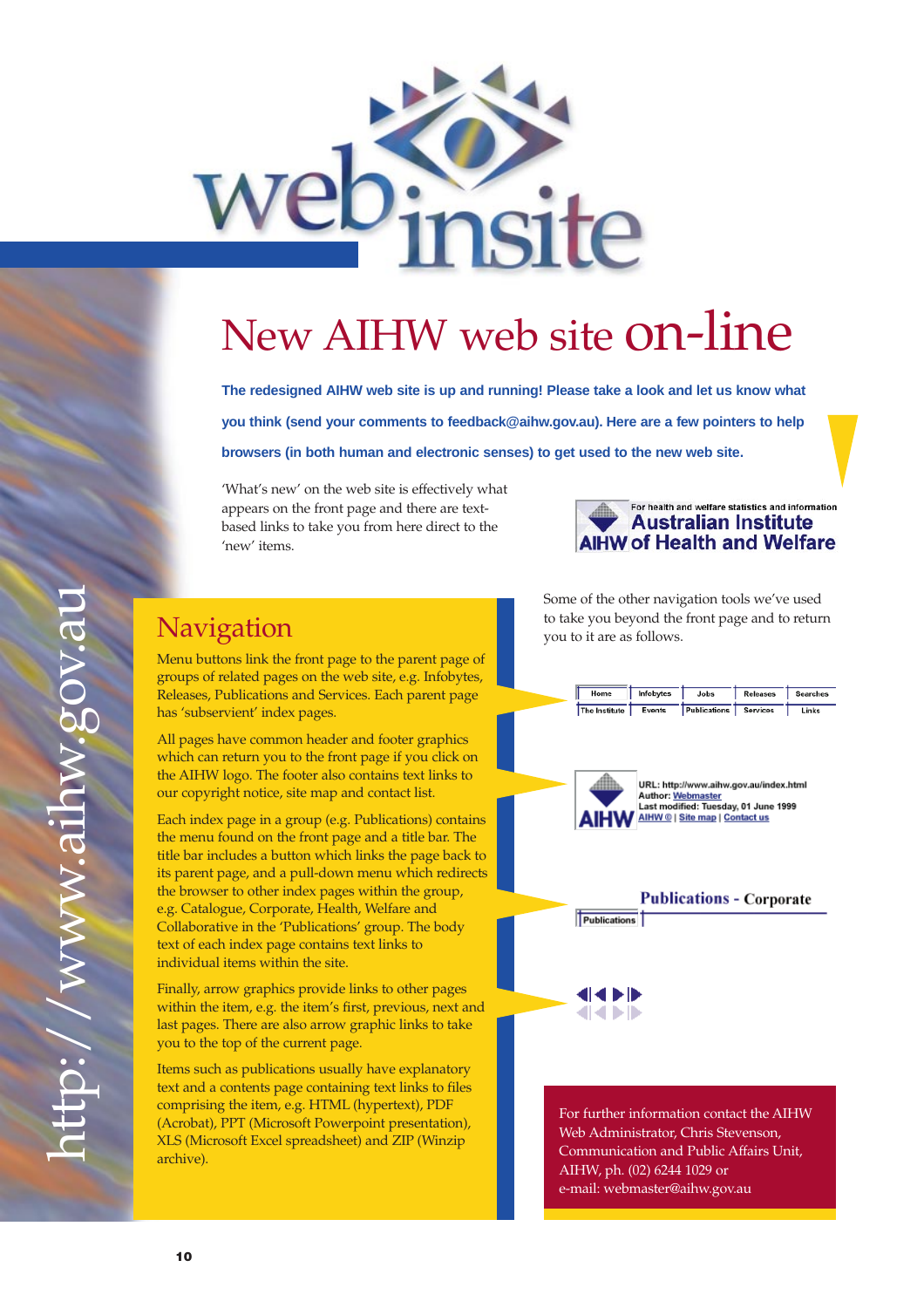

# on Dave Wilson

**When 'Gelignite' Jack Murray raced his way around the Australian bush in the famous Redex Trials of the 1950s, he travelled on some roads that were barely tracks in the dust.**

**AIHW's Housing Unit Head, Dave Wilson, may or may not be a wild man in the 'Gelignite Jack' mould, but he does share**

#### **Jack's love of cars.**

And, not so far from the red dust roads in a philosophical sense, Dave's role is to navigate a course for the Institute's Housing Assistance Unit through new and uncharted territory.

'Housing assistance data is really an uncharted area compared to health and community services, because nothing has been done nationally before', he says.

'There's now a large demand for data emerging from mainstream housing assistance, and, with government outlays of around \$3.1 billion there's a general consensus that there's very little useful data around.'

In the past 12–18 months, the AIHW's Housing Assistance Unit has expanded its focus to cover all aspects of mainstream housing assistance, including: public and community housing, crisis accommodation, Indigenous housing, and private rent and home purchase assistance. The Unit is now one of the biggest growth areas at the Institute with the commencement of six different data collections in the last 18 months, including the completion of the first national data collection on community housing. It also manages the National Indigenous Housing Data Management Project and plans to produce a national housing assistance data dictionary.

A bigger challenge may be around the corner, according to Dave—the incorporation of a data agreement within the 1999–2003 Commonwealth–State Housing Agreement.

'It's a whole new exciting area, and if the Institute is given development responsibility it will allow us to expand our housing assistance role even further. There are so many possibilities, especially now with an increased emphasis on housing assistance and its link to health outcomes.

'The data links between community housing and health service support for the aged and the disabled haven't yet been realised.'

Dave is no stranger to facts and figures. Before joining the Institute in 1995, his career included 15 years with the ABS, where he worked on the first National Health Survey produced in 1977–78 and the first survey of people with a disability. More recently he completed a six-year stint in the Commonwealth Department of Health – working in policy development across the health, community services and housing portfolios.

Aside from his work at the Institute, Dave is dedicated to 'children, cats and cars'.

In fact, it is Dave's love of cars that have taken him back along the road to his childhood. Dave's rebuilt and re-powered 1933 Willys 77 sedan was originally built in Pulteney Street, Adelaide—the same street where he went to school!

'Even though it's pushing 66 years it's still a great car, and it amuses me how disturbed some people look when it cruises past their cars on the highway.'

**Dave Wilson, Head of AIHW's Housing Assistance Unit.**

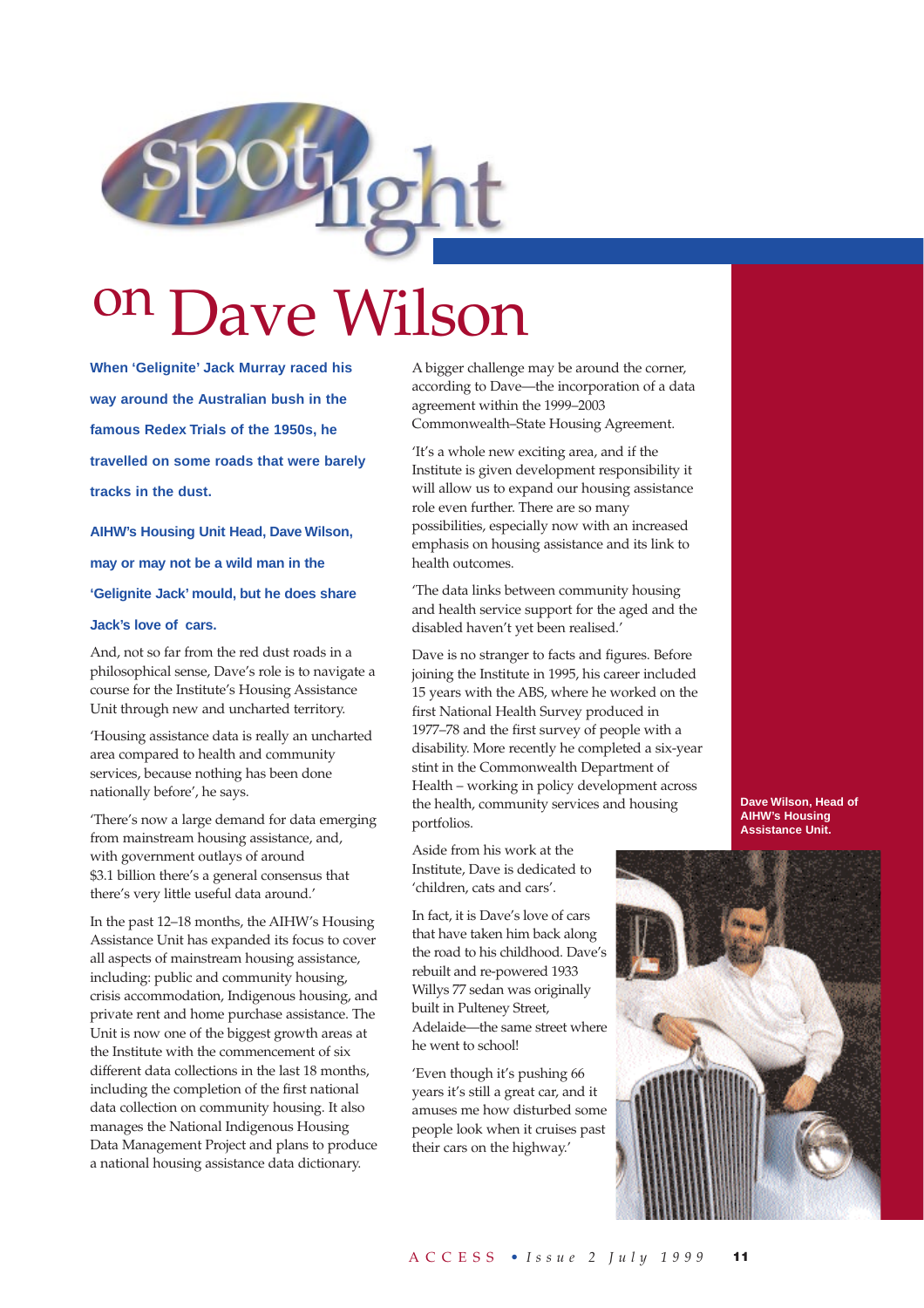# from the DE

## The Dental Statistics and Research Unit

**The AIHW Dental Statistics and Research Unit (DSRU) is a collaborating unit of the AIHW. It was established in 1988 at the University of Adelaide. The DSRU aims to improve the oral health of Australians through the collection, analysis and reporting of dental statistics and research on the dental workforce, dental health status, dental practices and use of dental services. DSRU is involved in a range of specific data collection activities that cover oral health, access to dental services and dental labour force statistics.**

#### **Child Dental Health Survey**

The Child Dental Health Survey is an annual survey of the oral health of children cared for by the eight State and Territory school dental services. DSRU has been able to monitor the dramatic changes in the oral health of Australian children, with the substantial decline in dental decay and its concentration in a minority of specific disadvantaged groups.

#### **Child Fluoride Study**

The Child Fluoride Study is a research project in three States and Territories to examine the role of water fluoridation in the prevention of dental caries.

It is a large, multi-site longitudinal study involving some 28,000 children aged from 5 to 15 years at the commencement of the study. The study followed the subjects for three years. Recent findings from the study show that water fluoridation has been effective in reducing decay increment, even in the presence of fluorides from other sources, e.g. toothpaste. The effect of fluoridated water was strongest in primary teeth and in children from families of lower socioeconomic status.

#### **Adult access to dental care**

As part of the Commonwealth Department of Health and Aged Care's Population Health Information Initiatives, DSRU is investigating access to dental care among special target groups. Three reports were published recently on migrants, Indigenous Australians, and rural and remote dwellers. In these reports a less favourable level of dental health and access to dental care were identified for these subgroups. For example, Indigenous Australian adults have almost twice the level of edentulism (complete tooth loss) as non-Indigenous Australians.

A telephone survey of a general population sample is scheduled this year to obtain up-todate data on access to dental care, self-assessed dental health status, present dental health needs, use of dental services and preventive behaviour, satisfaction with dental services, and experience of and attitudes to dentistry.

#### **Adult oral health**

The Adult Dental Programs Survey monitors the oral health and services received by adults attending public dental services.

#### **Oral health of older adults**

DSRU conducts continuing analysis of the South Australian Dental Longitudinal Study, which commenced in 1991. The study involves people aged 60 years and over in Adelaide and Mt Gambier focusing on clinical and oral quality of life data. A small number of study subjects will be re-examined to compare oral disease in older adults with and without dementia.

A study of the oral health of older adults in nursing homes (the Adelaide Dental Study of Nursing Homes) began in 1998. It involves follow-up of oral health changes over one to two years. This study has revealed the increasing number of dentate nursing home residents (i.e. those with their own natural teeth) who require maintenance care to avoid dental pain and infection.

#### **National Dental Labour Force Data Collection**

DSRU maintains national data sets on dental personnel in collaboration with the AIHW Health and Welfare Labour Force Unit. These data sets cover dentists, dental hygienists, dental therapists and dental prosthetists. In addition, DSRU investigates variations between these groups in the practice of dentistry.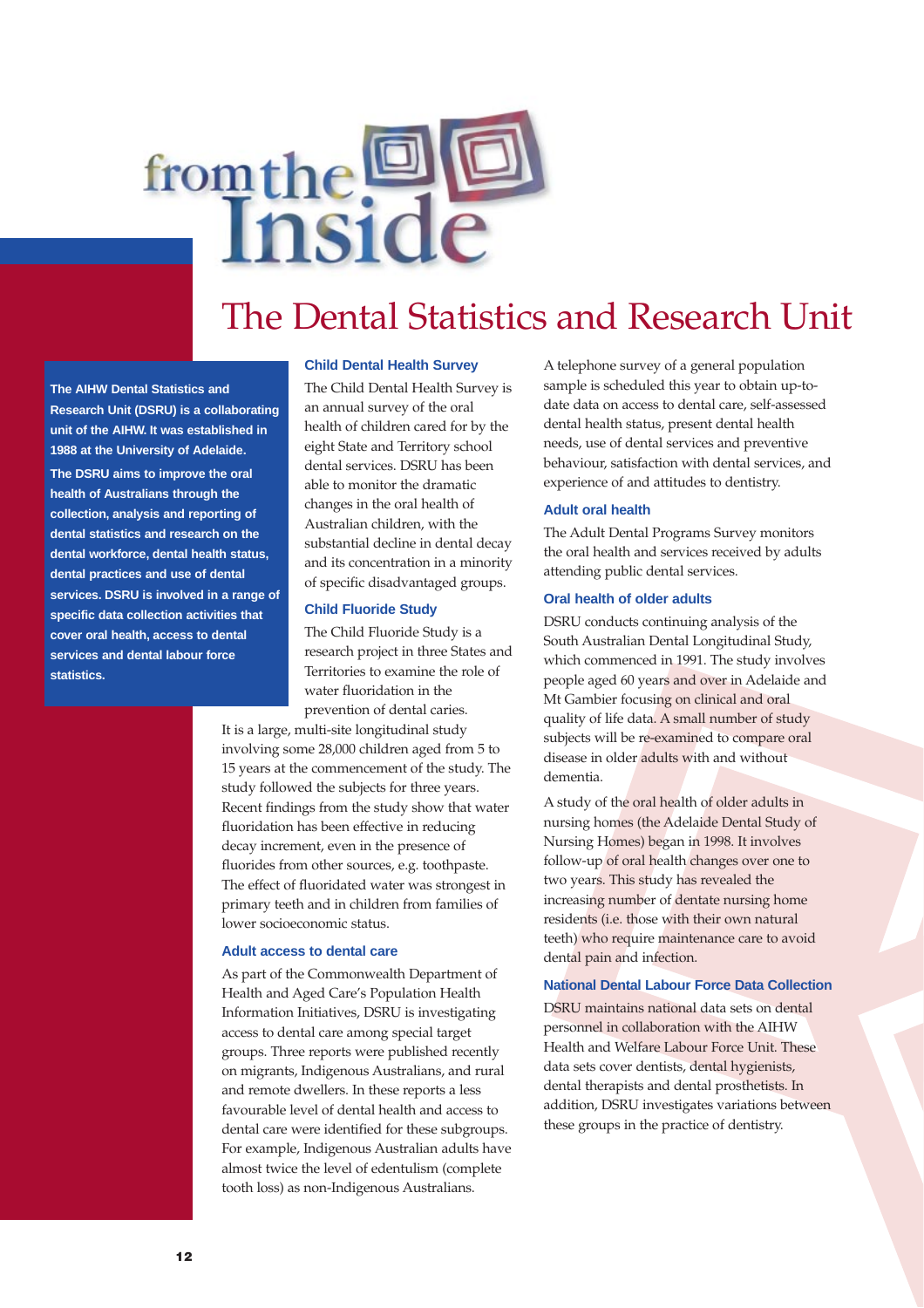DSRU has projected that Australia's supply of dentists will decrease from the current level of 43 per 100,000 population to 33 per 100,000 in 2021. Conversely, the supply of dental hygienists will rise from the current level of 1.5 to nearly 5 per 100,000 population in 2021.

#### **Dentists' practice activity**

The fourth wave of the Longitudinal Study of Dentists' Practice Activity has been conducted recently. This study commenced in 1983, with five-yearly data collections providing evidence of changes in dentists' practice activities, e.g. hours worked, productivity and mix of services.

DSRU has found that from the 1980s to the 1990s there was a substantial decrease in the number of patients seen per hour by general practice dentists, decreases in restorative and prosthodontic services, and increases in diagnostic, preventive, endodontic, orthodontic and crown and bridge services.

#### **Additional dental labour force work**

Four interesting labour force projects that DSRU is currently working on are:

- collection and analysis of retrospective data on the careers of dentists
- a comparative study of dental hygienist activity in Australia and Sweden (with the Karolinska Institutet)
- analysis of data relating to the recruitment and migration of dentists
- a study of factors influencing variation in service provision in private general practice.

For further information contact Professor John Spencer, Director of DSRU, ph. (08) 8303 4051, e-mail: aihw.dsru@dentistry.adelaide.edu.au. Information on DSRU can also be obtained via its web site at www.adelaide.edu.au/socprev-dent/dsru

#### **Client service in IT is not (always) an oxymoron!**

Data management is often a complex and costly process. For example:

- data from disparate sources need to be collated into a consistent structure;
- the validity of data elements needs to be ensured;
- analysis must be undertaken and interpretation developed;
- the results of analysis and interpretation need to be communicated to inform policy development and community debate.

Information technology has contributed much to data management. It has provided tools to enable larger data sets to be processed and more detailed analysis to be undertaken. It has provided tools for the layout and presentation of information. More recently, information technology has given new opportunities for dissemination, access and interaction with information resources. This has brought with it new challenges for ensuring the security and integrity of information.

The pace of innovation has been rapid. Technology has not merely provided a new range of tools to assist data management; it has also promoted new opportunities for the way we work and the structure of our work environments.

The Institute is undertaking a review of some of its statistics and information generation and management processes: the processes and technology used to produce tables and graphs. The objective is to maximise the benefit from investment in data management and associated information technology infrastructure. In order to achieve high standards in this area, it is necessary to develop an architecture for technology which is responsive to client needs and aspirations. In particular, the technology must complement the value which staff bring to problem solving through the application of a diverse range of theoretical perspectives and approaches. It must also recognise the rapid pace of change and the need to plan for evolution while avoiding unnecessary disruption.

The Institute has developed both a national and an international reputation for innovation and excellence in data management. This provides a sturdy foundation for future success. Rapid advances in information technology, however, demand continuous review of performance to enable staff to best meet the Institute's objectives. Most importantly, those involved in data management need to maintain and nurture a client-focused culture which is responsive to the changing demands of the organisational environment. The Institute recognises these challenges and ensures that data management experts work closely with clients and users to provide the service which best meets the needs of the Institute.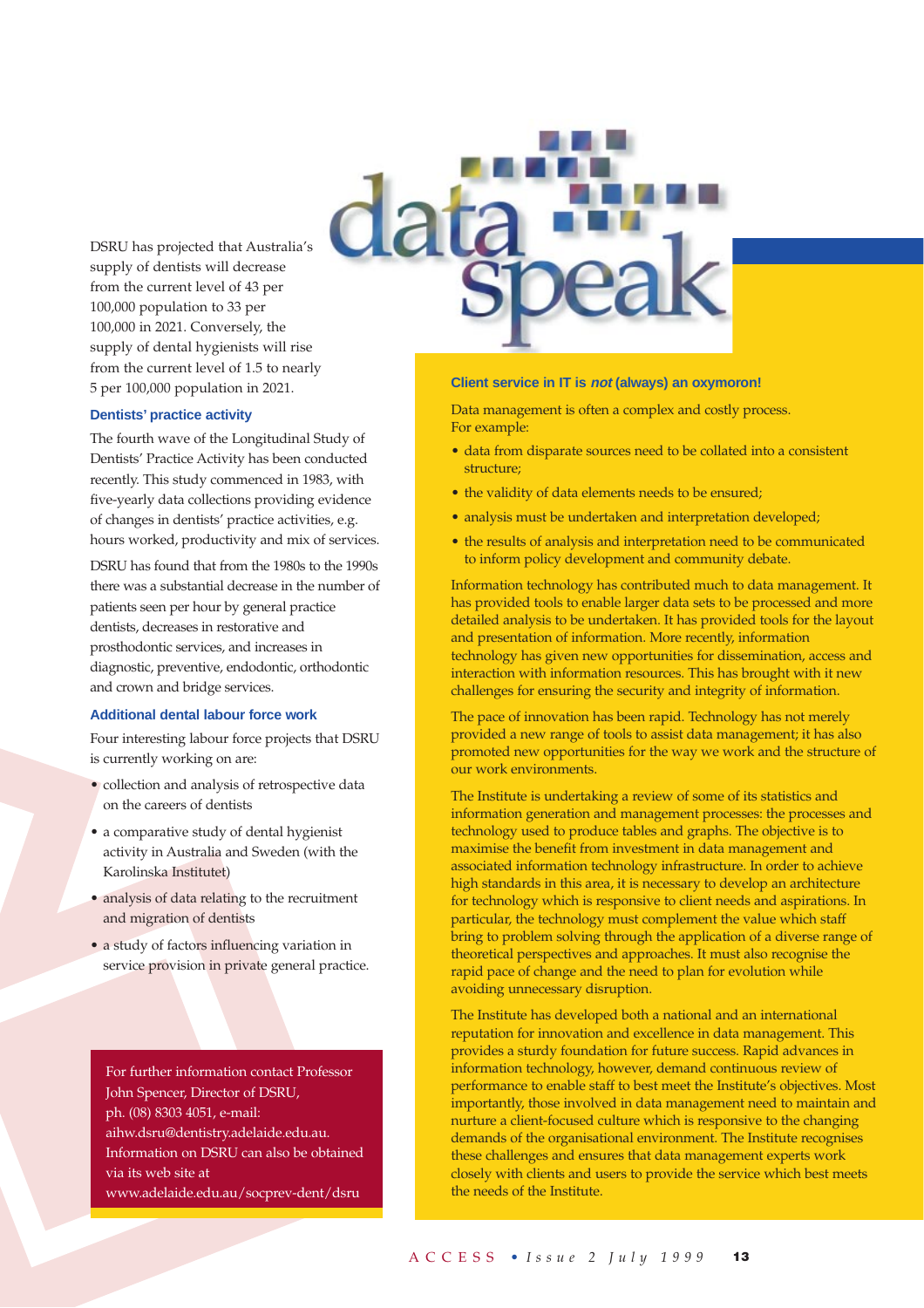'Spit it

**Larry is a health nut. He knew I'd gotten into a mid-life habit of eating spinach for breakfast. He'd just read in the morning newspaper that spinach caused brain cancer. A European study of 78 brain cancer patients in hospital showed they ate twice as much spinach as similar people without cancer.**

**Matter settled, for Larry.**

#### **This was my friend Larry shouting at me over the phone. 'You'll get cancer'.**

Out of politeness I chewed slower on my spinach. (Okay, still bad phone manners but I was only listening and this is just a story.)

I tried to reassure Larry and said I'd look into the risk. We hear these sorts of claims almost every day. Often they're hot news and scary. They come from sources that seem credible: a good newspaper reports on a study from an important-sounding research group, which may have published its findings in an equally important-sounding medical journal.

Many claims will turn out to be 'true'—what we call fact—backed by a lot of sound science. Many will not. But how can we tell? Do we stick our finger in the air and ask the wind? Ask for a divine hint? Ask someone we feel ought to know—a scientist or doctor? Do we wait for a pronouncement from a learned body that we see as unbiased?

The answer, of course, is that we often do a bit of each. But what if we got nosy and asked ourselves **how** the learned body decided? And what if we wanted to decide for ourselves whether suspect A was a cause of condition B? How could we go about it?

I'll go on to suggest how we can try. But before that, let me make a few general points:

- There are some broadly systematic approaches to help us.
- These approaches are a whole lot better than nothing. They certainly won't guarantee we'll get it 'right', but maybe more right than not (assuming right can be known\*).
- But it's nearly always a tall order anyway, even to do the job half properly.

I'll return to that last point later. But now to some suggestions on how we might look into whether suspect A is a cause of condition B. Very broadly, we examine:

- The pattern and nature of the evidence that can shed light on the supposed link between A and B
- The overall amount of the evidence, both for and against that link
- The balance of the evidence: does it seem to come down one way or another?

These approaches owe most to the field of epidemiology, the study of the patterns and causes of diseases in populations. In the middle of this century, the great epidemiologist Austin Bradford Hill set out his criteria of causation. These criteria are traditionally applied to population research but they can be used in all studies where we can measure and count. Along with later views, they look at the following questions about the association (the possible causal link) between suspect A and condition B.

- 1. **Strength of the association—**how strong is the link? For example, studies in the early 1950s showed that smokers on average had over ten times the lung cancer risk of non-smokers.
- 2. **Dose-response**—as the exposure (dose) increases, does the risk as well? (Note that some causes will not have a dose-effect and it is not biologically reasonable that they should.)
- 3. **Time sequence—**does the suspect factor precede the disease, as we'd expect in most cases if the factor were to have time to act?
- 4. **Independence**—is there a relationship between suspect Aand disease B that is independent of the effects of other factors that might be the real explanation or explain it better?
- 5. **Specificity**—how specifically (exclusively) are the disease and the suspect linked? (This is often a hard test when so many diseases have many causes and vice versa.)
- 6. **Effect of removing or adding the factor** if an individual or population reduces or increases its exposure to the suspect, do the individual disease risk or population levels change in the direction we would expect?

\*Footnote for intellectuals. In a very brief piece like this I'm going to duck theories and issues of truth, knowledge and positivism. And, of course, post-modernism. (What is it anyway?)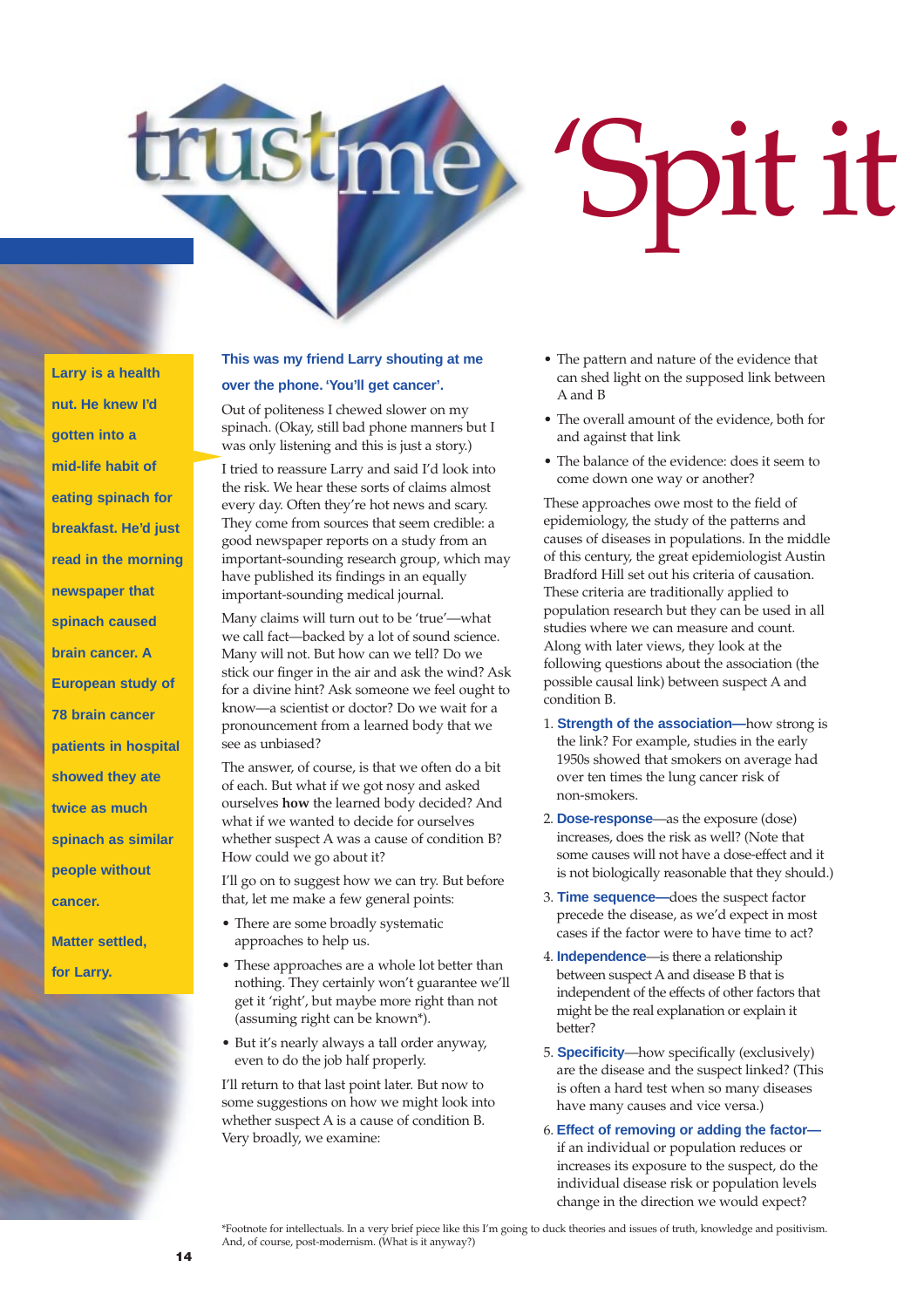# out*now!*'

- 7. **Biological plausibility—**does the link make biological sense? Can we propose reasonable bodily mechanisms, backed by other science, to explain the relationship?
- 8. **Coherence and consistency along with other research results**—here we ask if the total evidence tells a consistent story. Does this apply across the wide range of animal studies, studies on humans or their parts in the laboratory or clinic, and studies on humans going about their daily lives? And across the widely different methods and circumstances that can apply to each of these areas?

These eight criteria are not so many to remember. Anyone who really wants to be systematic when asking about causes needs to be able to rattle them off in their head. And they need to be able to run through them one by one when looking at the evidence.

Then there are the other broad areas I mentioned, namely the amount of evidence and the balance. We can see this as the amount of evidence for (i.e. supporting the link), the amount against (no link or opposite effect) and how the two weigh up. The matter of amount is very important though impossible to define. We need to feel confident that a lot of work has been done and re-done.

Does this all this sound simple? Just remember a modest list of criteria and weigh up the full evidence for and against? We all know that it's far from simple, even before we try.

Even if we have done all of this, how do we put the criteria and the results together? The problem is that there is no magic formula to do so and produce a neat and clear result. Nor is it always clear how much weight we should give to the results for each criterion, when different strengths and combinations will be dominant in different cases. We certainly don't need to meet all the criteria to be confident of cause. In weighing up the quality and amount of the evidence it will always remain a matter of judgement. In essence we are trying to sum everything up to answer one big question about probability: when A seems related to B

in all sorts of ways that make causal sense, and we have taken account of other possible explanations, what is the chance that A is **not** a cause?!

Take the case of cigarette smoking and lung cancer. By 1953 there was a range of studies covering over 5,000 lung cancer cases across five countries. Smoking consistently had by far the strongest link to the cancers with up to a fiftyfold risk for heavy smoking compared with non-smoking. It was known then that the tar from tobacco smoke produced cancer on the skin of laboratory rats and that the smoke was being constantly breathed into the lungs of smokers. It was also known that people reporting they'd smoked the longest and heaviest had the greatest risk and that those who said they'd stopped smoking had a risk that was intermediate between that of nonsmokers and smokers. Given all this, what was the chance of there being another major culprit besides smoking?

Yet the research pushed on for many years before strong official claims were made about smoking and lung cancer, re-dotting every 'i' and re-crossing every 't'. The one and only good legacy of the tobacco industry was an incidental one. In its efforts to undermine science, it spurred it to extreme heights of rigour and logic. This also says a lot about the social and political context that scientific judgements can find themselves in.

Then of course there are many other difficulties. There can be endless variations in the research and its amount. There is no one picture and in any case the scene keeps changing. The evidence can always grow or become cloudy. We probably all have our biases, blind spots and hobby horses. Even with an open mind we can go wrong and get confused: do we have enough understanding of the basic science, such as the underlying physiology or pathology? Often, of course, there's no clear answer and not even a hint of one. And last, it all takes much time and searching.

**In the next edition of Access I'll try to draw out a few of these and other issues, along with some examples. I'll suggest a way ahead for those who want to put their toe in the water of pursuing a cause. Meanwhile, what will I eat for breakfast?** 

*Dr Paul Magnus, AIHW Medical Advisor*